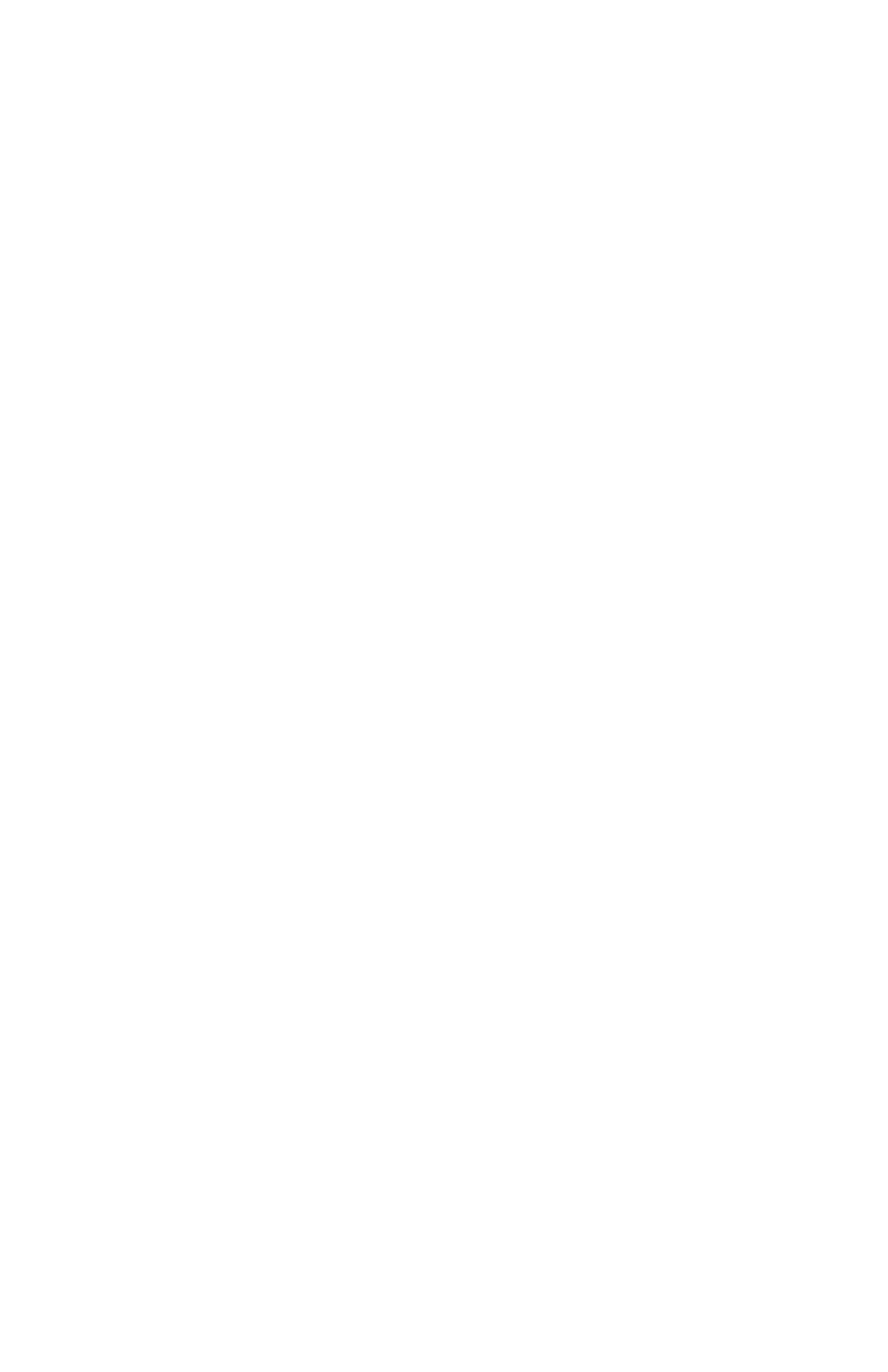# What are the benefits of data sharing?

The National Highway Traffic Safety Administration (NHTSA), the Federal Highway Administration (FHWA), the Federal Motor Carrier Safety Administration (FMCSA), and Research and Innovative Technology Administration (RITA) are **Administrations that are represented on the U.S. DOT Traffic Records Coordinating Committee (TRCC).** These Administrations **collect** data **from the States for use in a variety of data-driven systems. The data collected is used extensively for:**

- > Basic Research;
- > Identifying problem areas;
- > Identifying program and rulemaking needs;
- > Developing and evaluating programs, rules, and standards;
- > Evaluating new technologies; and
- > Allocating grants.

#### How do we use the data?

The National Highway Traffic Safety Administration, the Federal Highway Administration, the Federal Motor Carrier Safety Administration, and Research and Innovative Technology Administration, and the entire highway traffic safety community use the data to quantify emerging traffic safety issues and problems, determine priorities, support decision-making and target resources where they will be most effective.

#### Data allows for complete understanding of:

- > The nature, causes, and injury outcomes of crashes; and
- > The strategies and interventions that will reduce crashes and their consequences.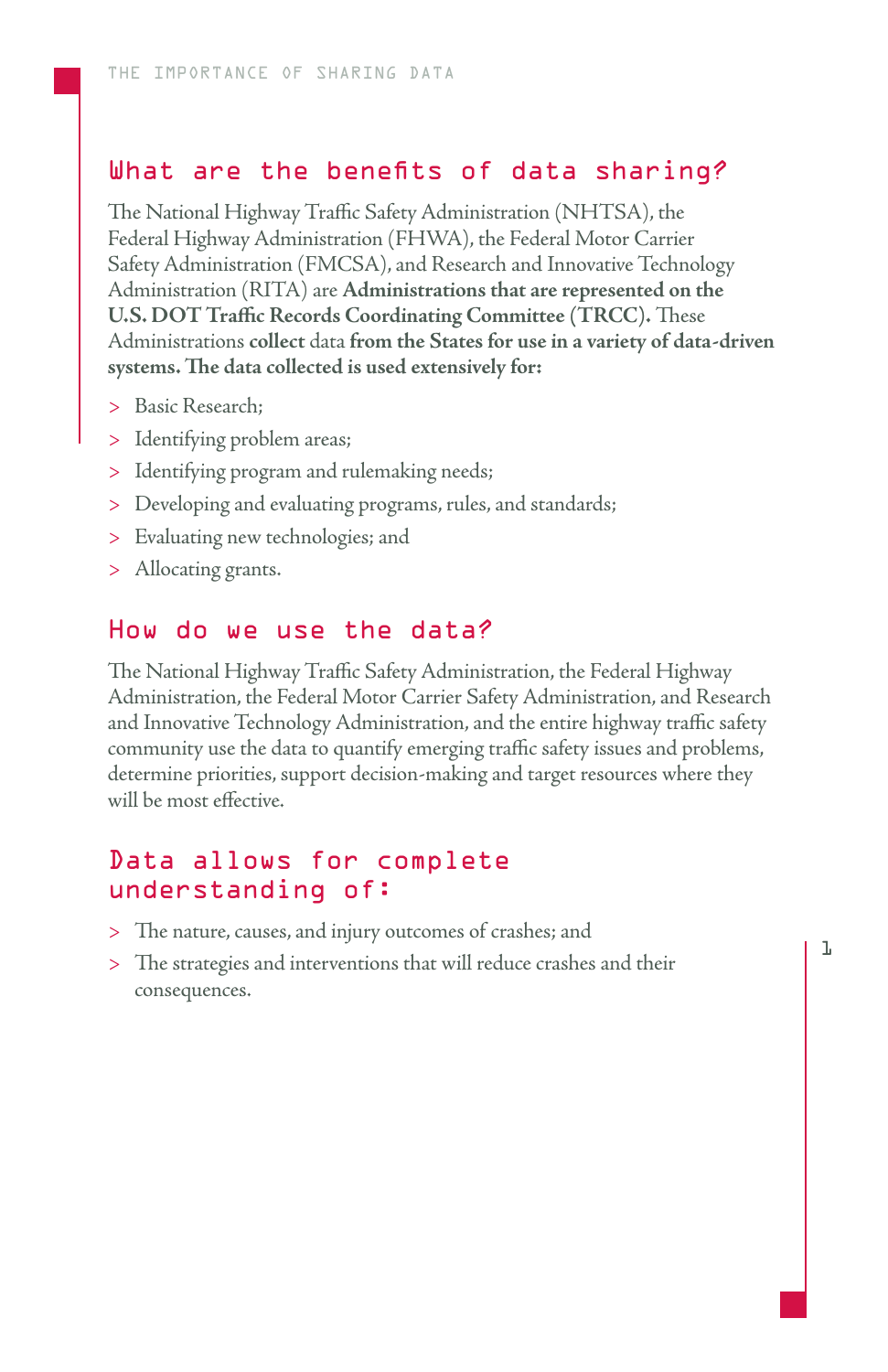## Data collected by the National Highway Traffic Safety Administration is used to support the following data systems and programs:

- > The **Fatality Analysis Reporting System (FARS)** provides information on all motor vehicle traffic crashes in the United States in which one or more involved people die as the result of crash injuries within 30 days of the crash.
- > The **National Automotive Sampling System Crashworthiness Data System (NASS CDS)** is a nationally representative sample of police-reported motor vehicle traffic crashes involving towed passenger vehicles in which detailed investigations are conducted to support NHTSA's crashworthiness standards development evaluation programs.
- > The **National Automotive Sampling System General Estimates System (NASS GES)** is a nationally representative sample of all police-reported motor vehicle traffic crashes throughout the United States. Data is based on information collected on the police crash report.
- > The **State Data System (SDS)** is a multiyear database of computerized police-reported crashes. SDS has grown rapidly in recent years as more States have contributed their crash data, further increasing the value of SDS to NHTSA and the greater highway safety community.
- > The **Crash Outcome Data Evaluation System (CODES)** is a program which encourages States to link statewide motor vehicle crash data and medical outcome databases to match vehicle, crash, and human behavior characteristics to their specific medical and financial outcomes.
- > The **Special Crash Investigations (SCI)** program uses highly trained and skilled motor vehicle crash reconstructionists to perform detailed investigations on a limited number of crashes involving new and rapidly changing occupant protection technologies or high-profile crashes of interest to the agency.
- > The **National Occupant Protection Use Survey (NOPUS)** is a nationally representative observational survey that provides estimates of shoulder belt and motorcycle helmet use as well as the characteristics of belt users.
- > The **National Driver Register (NDR)** is a central repository of information on individuals who have been convicted of serious traffic related offenses or whose privilege to drive has been revoked, suspended, canceled, or denied.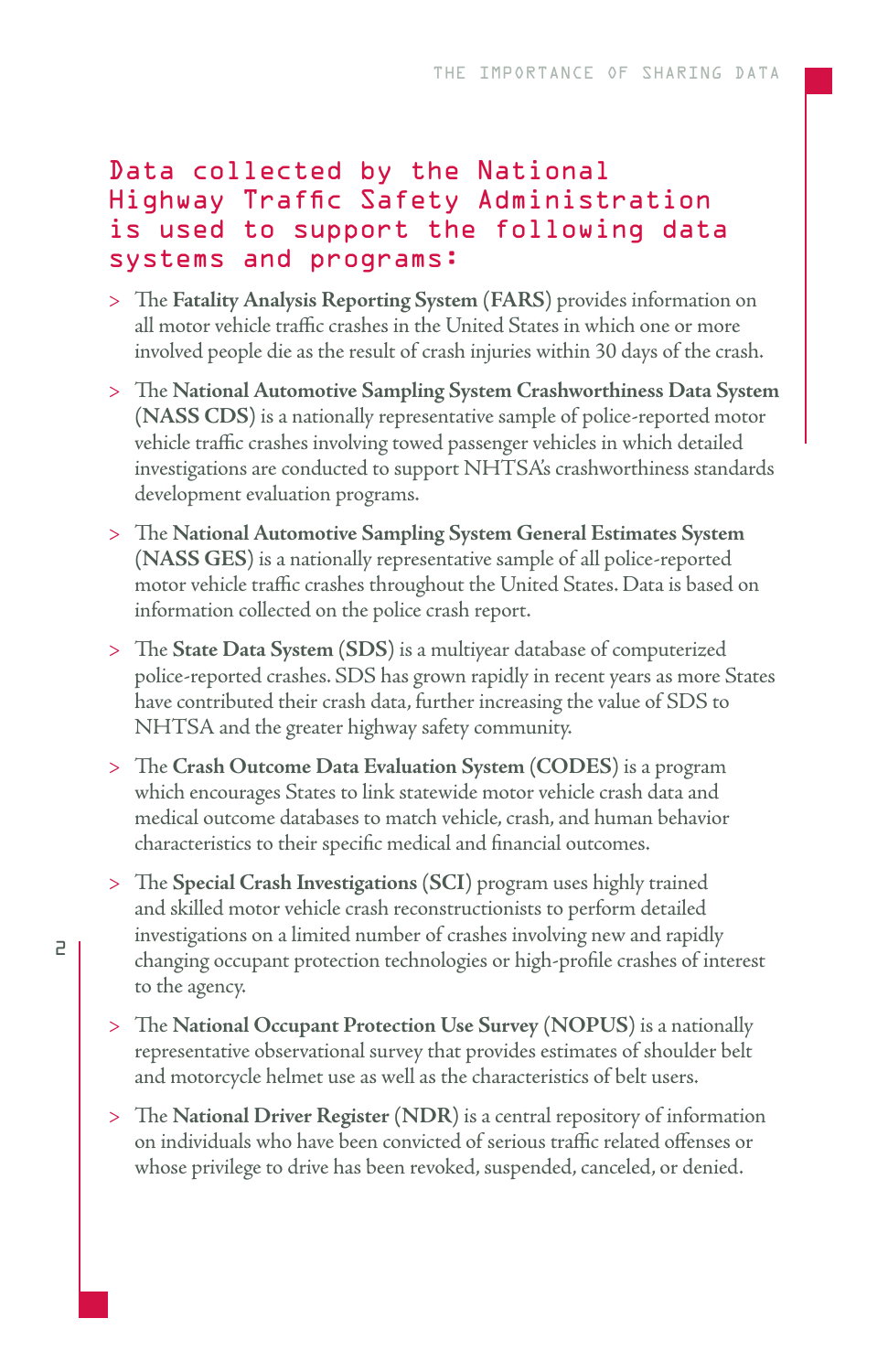## Data collected by the Federal Highway Administration is used to support the following data systems and programs:

- > The **Census Transportation Planning Package (CTPP)** is a set of special tabulations from the decennial census designed for transportation planners. CTPP contains tabulations by place of residence; place of work, and for flows between home and work.
- > The **HEPGIS** is an interactive, Web-based geographic information system (GIS) that enables users to access transportation-related geo-spatial data using only their Web browsers. Simple [navigation tools](http://hepgis.fhwa.dot.gov/hepgis_v2/NavigationTools.aspx) allow users to locate and zoom in to a geographic area of interest, and to create maps showing various geographic features and themes, for example **MPO boundaries.**
- > The **Highway Statistics Report** is prepared by the Office of Highway Policy Information. It presents the analyzed statistics of general interest on motor fuel, motor vehicles, driver licensing, highway-user taxation, State highway finance, highway mileage, Federal aid for highways, and highway finance data for municipalities, counties, townships, and other units of local government. The report can be viewed at [http://www.fhwa.dot.gov/policy/ohpi/hss/](http://www.fhwa.dot.gov/policy/ohpi/hss/index.htm) [index.htm](http://www.fhwa.dot.gov/policy/ohpi/hss/index.htm)
- > **Intermodal Facilities** database provides a listing of roads that provide access between major intermodal facilities and the other four subsystems making up the National Highway System.
- > The **National Bridge Inventory (NBI)** is a national compilation of highway bridges. Information in the database include: type structure, material type, load ratings, etc.
- > The **Highway Performance Monitoring System (HPMS)** provides essential data on highway conditions, performance, and usage for all states. The HPMS is updated each year.
- > The **Highway Safety Information System (HSIS)** is a multi-State safety database that contains crash, roadway inventory, and traffic volume data for a select group of nine States based on the quality of their data, the range of data available, and their ability to merge the data from the various files.
- > The **National Highway Planning Network (NHPN)** is a 1:100,000 scale network database that contains line features representing just over 450,000 miles of current and planned highways in the United States. The NHPN consists of interstates, principal arterials, and rural minor arterials.
- > The **National Household Travel Survey (NHTS)**, formerly the *Nationwide Personal Transportation Survey* (NPTS), serves as the nation's inventory of personal travel. It is the only authoritative source of national data on personal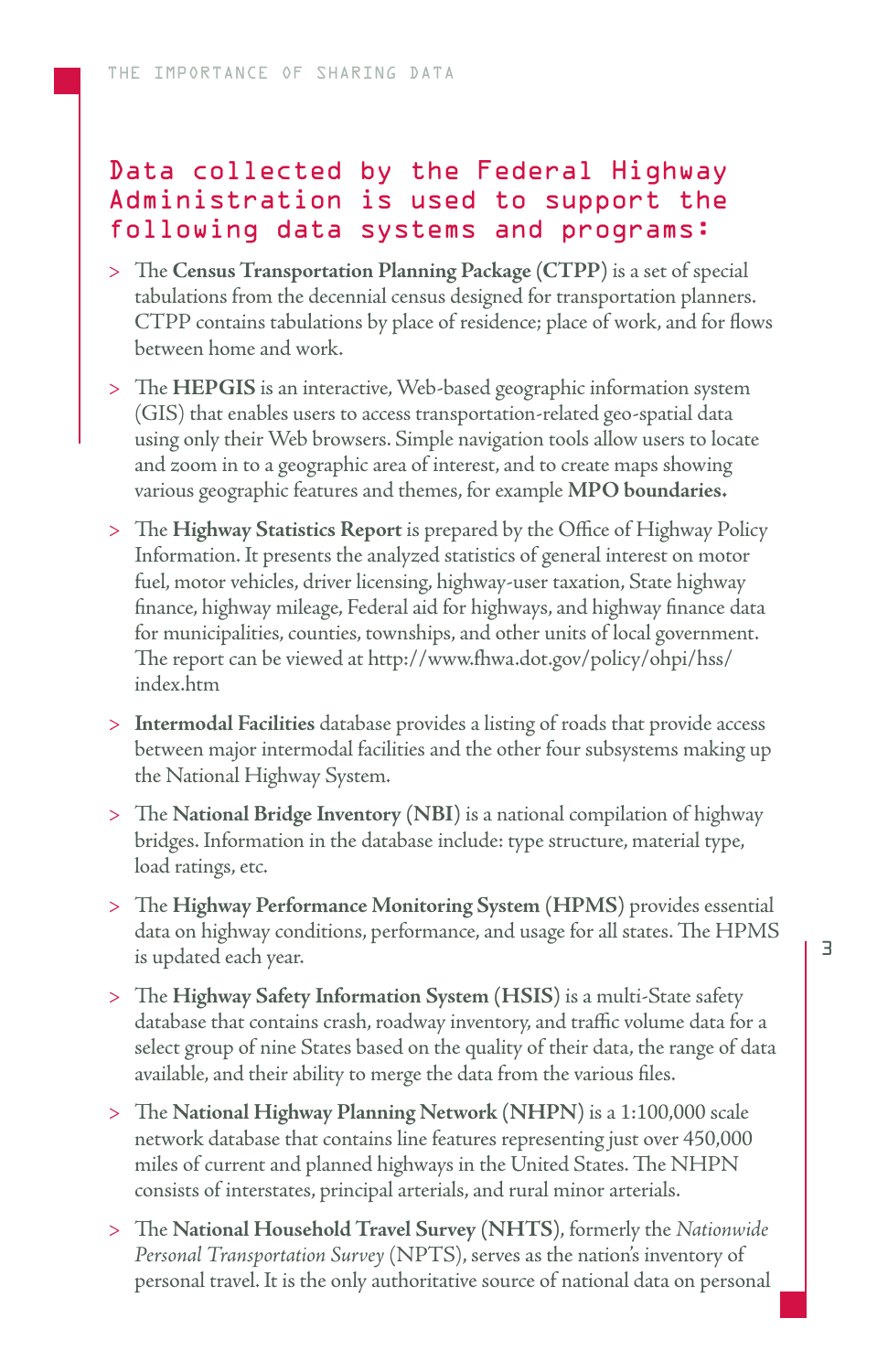travel behavior including purpose of the trip, means of transportation, trip length, day of week and month of the year, number of people on trip, and a host of other trip-making characteristics.

- > The **Road Weather Information System (RWIS)** is comprised of Environmental Sensor Stations (ESS) in the field, a communication system for data transfer, and central systems to collect field data from numerous ESS. These stations measure atmospheric, pavement and water level conditions.
- > The **Strategic Highway Network (STRAHNET)** is a network of highways that are important to the United States' strategic defense policy and which provide defense access, continuity, and emergency capabilities for defense purposes.
- > The **Traffic Volume Trends (TVT)** is a monthly report based on hourly traffic count data reported by the States. This data is collected at approximately 4,000 continuous traffic counting locations nationwide and is used to estimate the percent change in traffic for the current month compared with the same month in the previous year.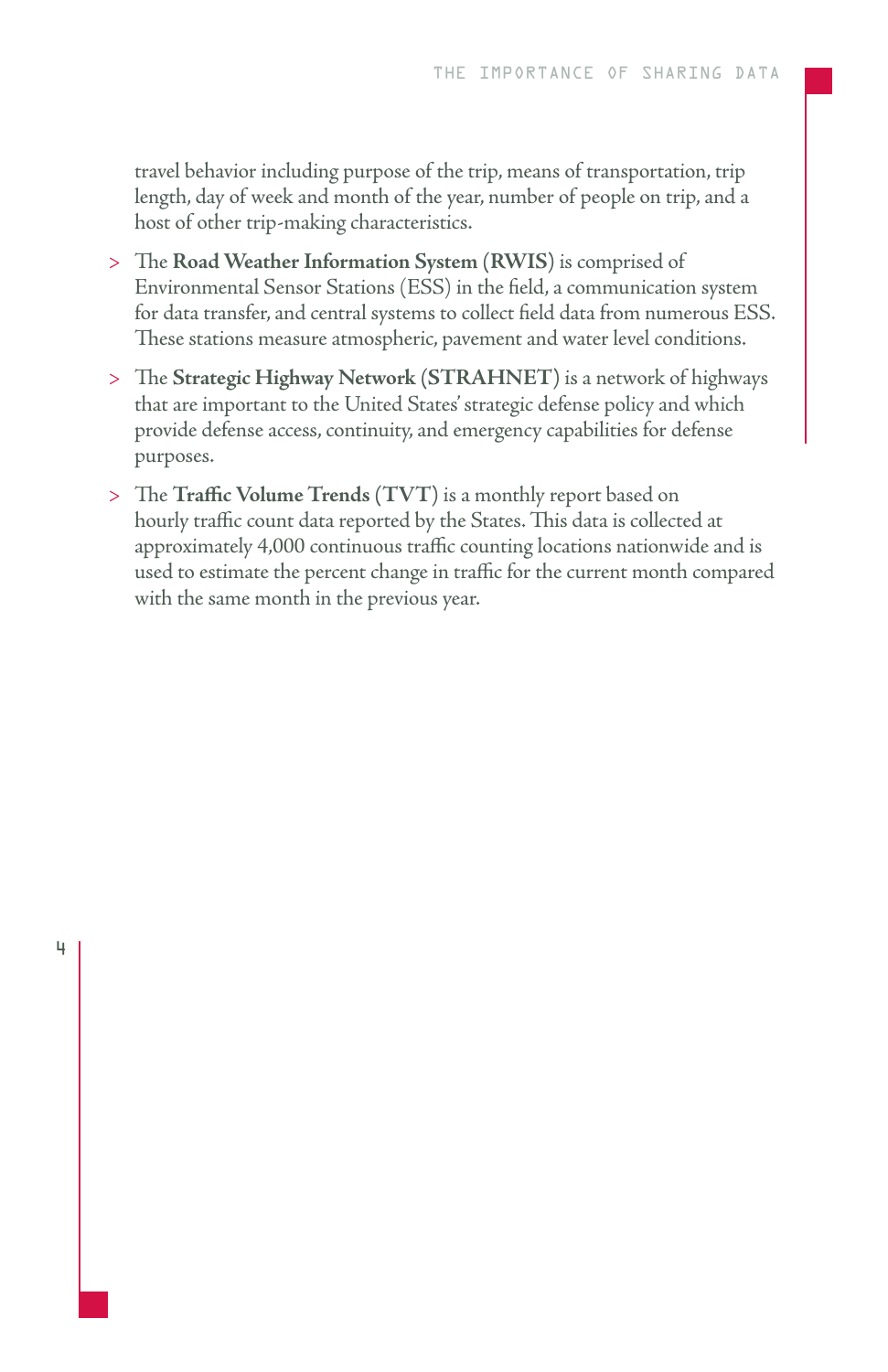# Data collected by the Federal Motor Carrier Safety Administration is used to support the following data systems and programs:

The **Motor Carrier Management Information System (MCMIS)** includes five files:

- > The **Census File,** with data collected from interstate truck and bus companies and intrastate carriers of hazardous materials, contains basic data on carrier vehicles, drivers, and commodities carried.
- > The **Crash File,** with data collected by State and local police jurisdictions, contains basic identification data on all trucks and buses involved in fatal, injury, and tow-away crashes.
- > The **Inspection File,** with data collected by State and FMCSA truck and bus inspectors, includes the results of roadside vehicle and driver safety inspections.
- > The **Compliance Review File,** with data collected by FMCSA and State Safety Investigators, contains the results of safety compliance reviews conducted on motor carriers.
- > The **Enforcement File,** with data collected from FMCSA enforcement cases against motor carriers, contains the results of closed enforcement cases against motor carriers.
- > The **Commercial Driver License (CDL)** program is a State-based system for which all States report serious traffic safety violations of Federal Motor Carrier Safety Regulations to the truck or bus driver's home State.
- > The **Drug and Alcohol Management Information System,** with data collected through a sample survey of motor carriers, contains data on the percent of commercial drivers found to be violating Federal Motor Carrier drug and alcohol regulations.
- > The **Safety and Fitness Electronic Records System (SAFER)** contains safety information on individual motor carriers, with all data entered from MCMIS files.
- > The **Motor Carrier Safety Fitness Measurement System (SafeStat)**  measures the relative (peer-to-peer) safety fitness of motor carriers with all data from MCMIS files.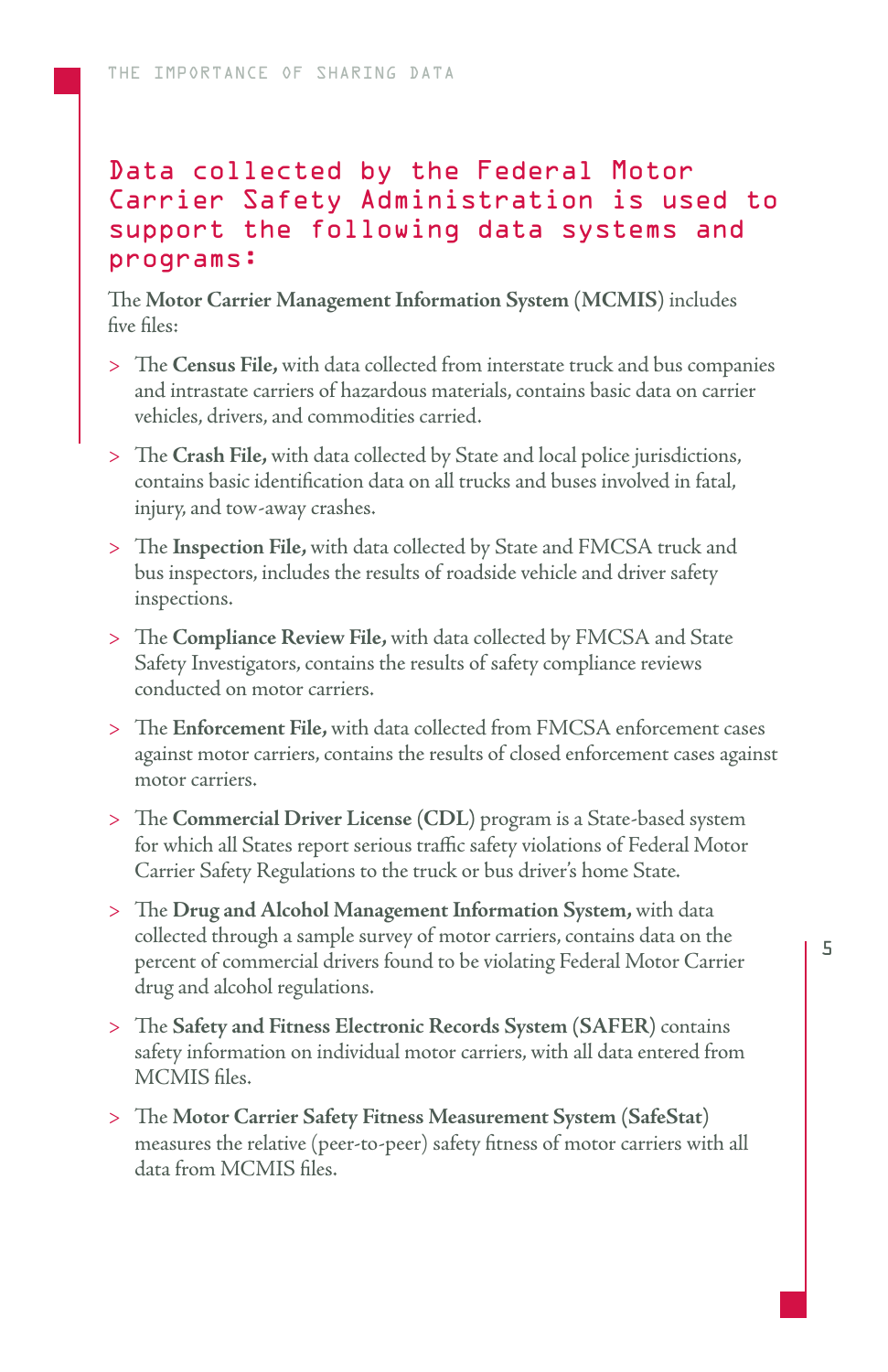## Data collected by the Research and Innovative Technology Administration is used to support the following data systems and programs:

- > **Commodity Flow Survey:** Sponsored by the Bureau of Transportation Statistics, the Commodity Flow Survey (CFS) collects establishment survey data on freight movement and provides data on how much freight moves by all modes of transportation in the United States, including private and forhire trucking for both intercity and local freight transportation. The CFS is the primary source of nationwide data on the flow of goods and hazardous materials by all modes of transportation, on the geography of commodity movements, and the distance of shipments.
- > **Transborder Freight Data:** The Transborder Freight Data system provides detailed North American merchandise trade data unavailable from any other source. The data is presented by commodity type, mode of transportation (truck, rail, air, water, pipeline, mail, and other), and geographic detail (port of entry and exit, state/province of origin and destination) for U.S. exports to and imports from Canada and Mexico.
- > **Border Crossing/Entry Data:** Border Crossing/Entry Database provides summary statistics for incoming crossings at the U.S.-Canadian and the U.S.-Mexican border at the port level and allows for the monitoring of traffic volumes at land and ferry ports of entry. Counts are available for trucks, trains, containers, buses, personal vehicles, passengers, and pedestrians by U.S. Customs port of entry.
- > **The National Ferry Database:** The National Ferry Database is a census of ferry operators and contains current information regarding routes, vessels, passengers, and vehicles carried, and funding sources. This data system is needed by government and industry to understand how ferry operations fit into the national transportation system and help plan for their future.
- > **The AASHTO (American Association of State Highway and Transportation Officials) State Transit Funding Survey** is conducted annually by the Bureau of Transportation Statistics. The survey report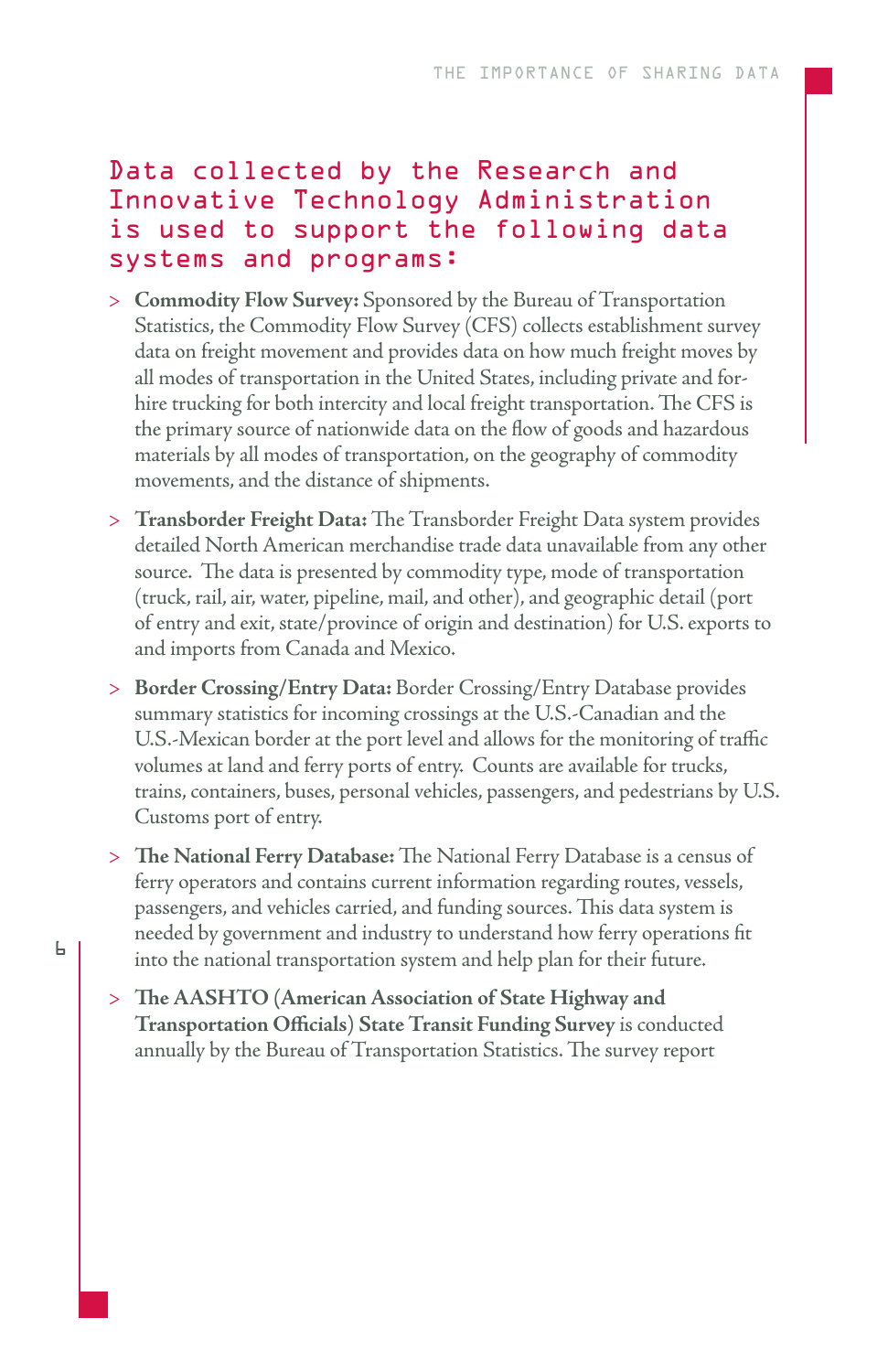includes a summary of State funding for the 50 States and the District of Columbia, funding amounts, programs, eligible uses and allocation, along with per capita State transit funding. The report also includes an overview of the results of transit-related State and local ballot initiatives held in 2005. The report is available on the AASHTO Web site at [www.transportation.org](http://www.transportation.org) and at the APTA Web site at [www.apta.com.](http://www.apta.com)

> **The Omnibus Household Survey (OHS), conducted by the Bureau of Transportation Statistics,** is a random digit dial telephone survey designed to monitor expectations of and satisfaction with the transportation system and to gather event, issue, and mode-specific information. The current OHS includes sections on mode use, commuting to work, and commercial travel.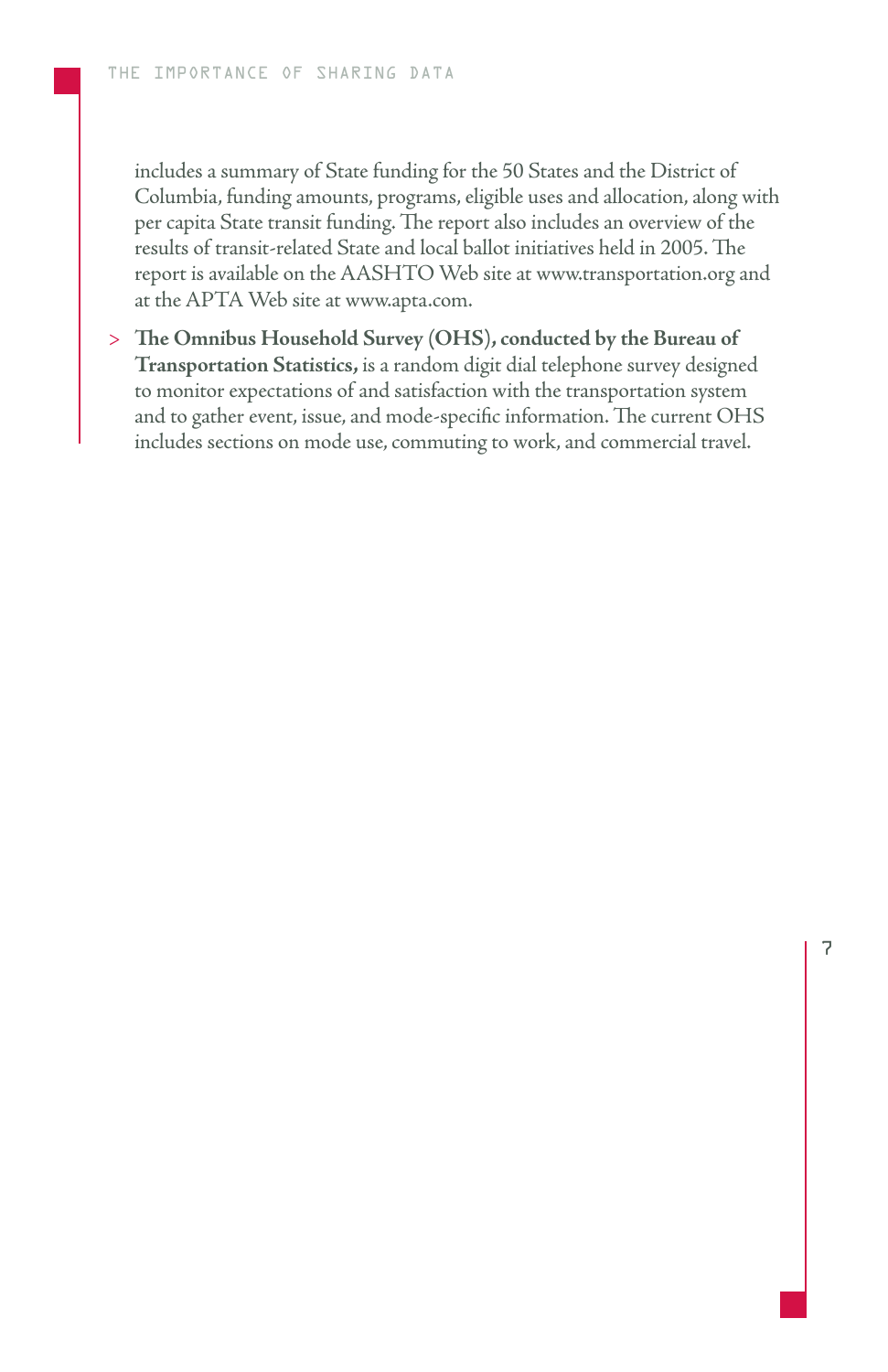# DATA Community Network

**The stakeholders and users throughout the data community network can often reoccur within each Administration** 

**United States Congress**

**Other Federal Agencies:** FHWA, FMCSA, RITA FTA, NHTSA, EPA, DOD, Department of Homeland Security, Department of Defense, Army Corps of Engineers, Bureau of Economic Analysis, U.S. International Trade Commission, Department of Agriculture, Oakridge National Laboratories

**State Governments:** Governors, State Legislators, Departments of Transportation, Metropolitan Planning Organizations, and border States

**Medical Community:** American Medical Association, Association for the Advancement of Automotive Medicine

**Automotive Industry:** GM, Ford, Toyota, and automotive suppliers

**Insurance Industry:** Insurance Institute for Highway Safety (IIHS), State Farm, Nationwide

**Safety Advocates:** AAA (formerly known as the American Automobile Association), Advocates for Highway Safety, National SAFE KIDS

**Media:** Newspapers, television stations

**Private Citizens**

**Local Governments** (City/county DOTs, engineers)

**Professional Groups:** American Association of State Highway Transportation Officials, Commercial Vehicle Safety Alliance (CVSA), Transportation Research Board (TRB), American Statistical Association (ASA), American Trucking Association (ATA)

**Private Industry:** Individual motor carriers, insurance companies, American Trucking Association, National Private Truck Council (NPTC)

**Academic Researchers:** Boston University, Cornell University, University of Minnesota University of Illinois at Urbana-Champaign, University of Illinois at Springfield, University of Connecticut, Northwestern University, George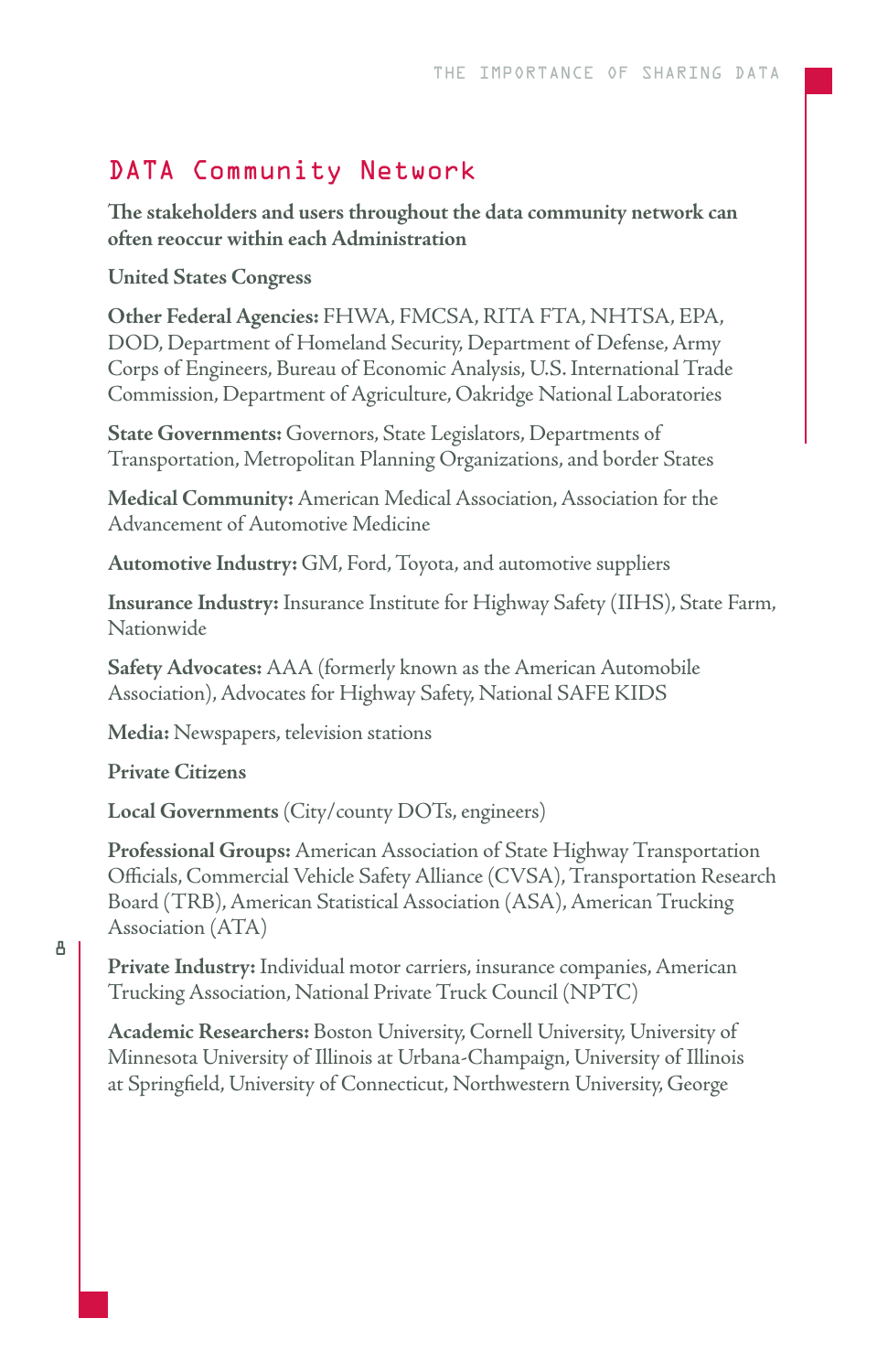Mason University, Texas Southern University, University at Albany, University of Virginia, Virginia Polytechnic Institute, University of Wyoming, University of Southern California, University of Tennessee, University of Texas at Austin, Texas A&M, libraries

**Private Industry/Consulting Companies:** Ferry Industry Professionals, Martin Labbe Associates, Reebie Associates, Global Insight, Inc., PB Consult, Cambridge Systematics, Maritime Analytics, Wilbur Smith, American Transportation Research Institute, NuStats, Battelle, Reynolds Smith and Hills, The Tioga Group

**International Partners:** Canada, Australia, Great Britain, Japan, Sweden, Taiwan, United Nations

#### **Data collected is a source for obtaining:**

**Real world crash data:** Fatalities, injuries, causation factors (primary prevention), cccupant protection (crashworthiness)

**Safety programs:** The primary source for both domestic and international research on motor vehicle crashes and motor vehicle manufacturers

**Commercial motor carrier safety data:** Carriers crash data/ statistics, truck and bus safety inspections, commercial drivers both truck and bus which would include crash and Federal safety violations; commercial motor carrier industry data, (i.e., number and size of carriers, type of carriers/cargo carried)

**Roadway Data:** Road miles, intersections, pavement quality, bridges/ overpasses/tunnels

**Travel Data:** Vehicle miles traveled (VMT) and average annual daily travel (AADT)

**Drivers' License Data:** Motor Vehicle Registration Data